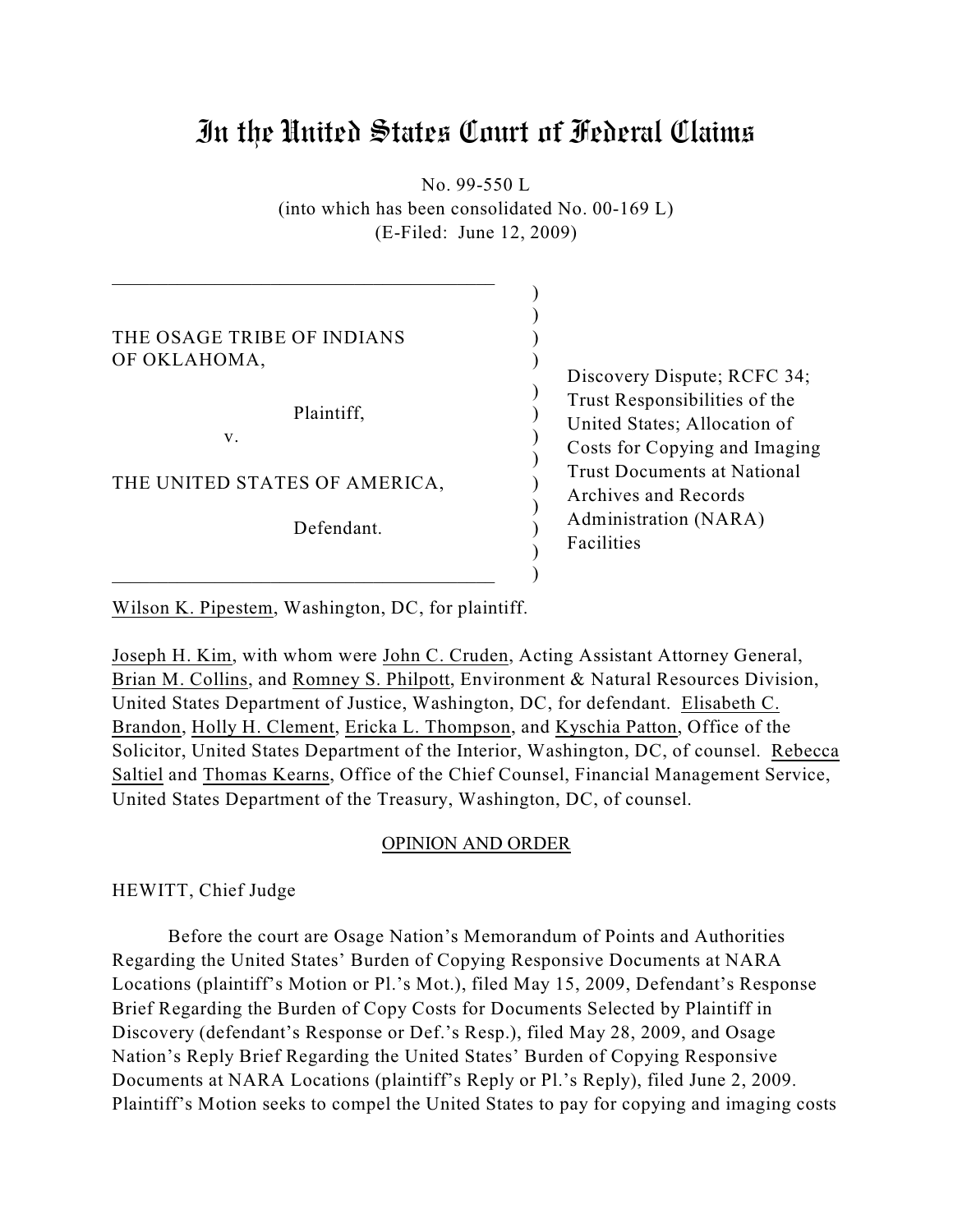in the second phase of discovery in this case (Tranche Two discovery). See Pl.'s Mot. 1. For the following reasons, plaintiff's Motion is GRANTED.

# I. Legal Standards

"A party producing documents will ordinarily not be put to the expense of making copies for the requesting party." 7 James Wm. Moore, Moore's Federal Practice § 34.14[5] at 34-79 (3d ed. 2004). However, "'[d]istrict courts have great discretion over the discovery process and over the mechanics of the trial process.'" Univ. of W. Va. Bd. of Trs. v. VanVoorhies, 278 F.3d 1288, 1304 (Fed. Cir. 2002) (quoting Strag v. Bd. of Trs., 55 F.3d 943, 954 (4th Cir. 1995)); see also Oppenheimer Fund, Inc. v. Sanders, 437 U.S. 340, 358 (1978) (discussing a district court's discretion under the applicable discovery rules in the context of the class action rules).

## II. The Positions of the Parties

#### A. Plaintiff

Plaintiff requests that the court "rule[] that the United States is required to copy at its own expense any reasonable quantities of responsive documents identified by the Osage Nation at National Archives and Records Administration (NARA) facilities." Pl.'s Mot. 1. Plaintiff also argues that the United States "is required by law . . . in the ordinary course of its business as a trustee" to provide these copies. Id. at 3. Plaintiff notes that by copying the documents, defendant can "simultaneously marshal[] evidence to defend its trust activities." Id. Finally, plaintiff points out that the parties agreed to shift the burdens in prior discovery matters, id. at 2-5, and claims that the court has already ruled that defendant is specifically responsible for copying documents located at NARA facilities, Pl.'s Reply 2-4.

#### B. Defendant

Defendant requests that the court order either "that the requesting party pay the reasonable cost of reproduction" or "that the parties reach a cost-sharing agreement." Def.'s Resp. 3. Defendant argues that "[p]laintiff is presumptively responsible for the costs of making copies," id. at 4-5, and that the court has not previously decided this issue in this case, id. at 12-14. Defendant also contends that the costs of copying are "significant" in this case and that, absent cost-sharing, the costs "will disproportionately be borne by [d]efendant." Id. at 6. Making plaintiff pay for part or all of the copies will, according to defendant, "promote responsible decision-making and efficiency" on the part of the plaintiff. Id. at 7. Defendant points out that "the specific characteristics of the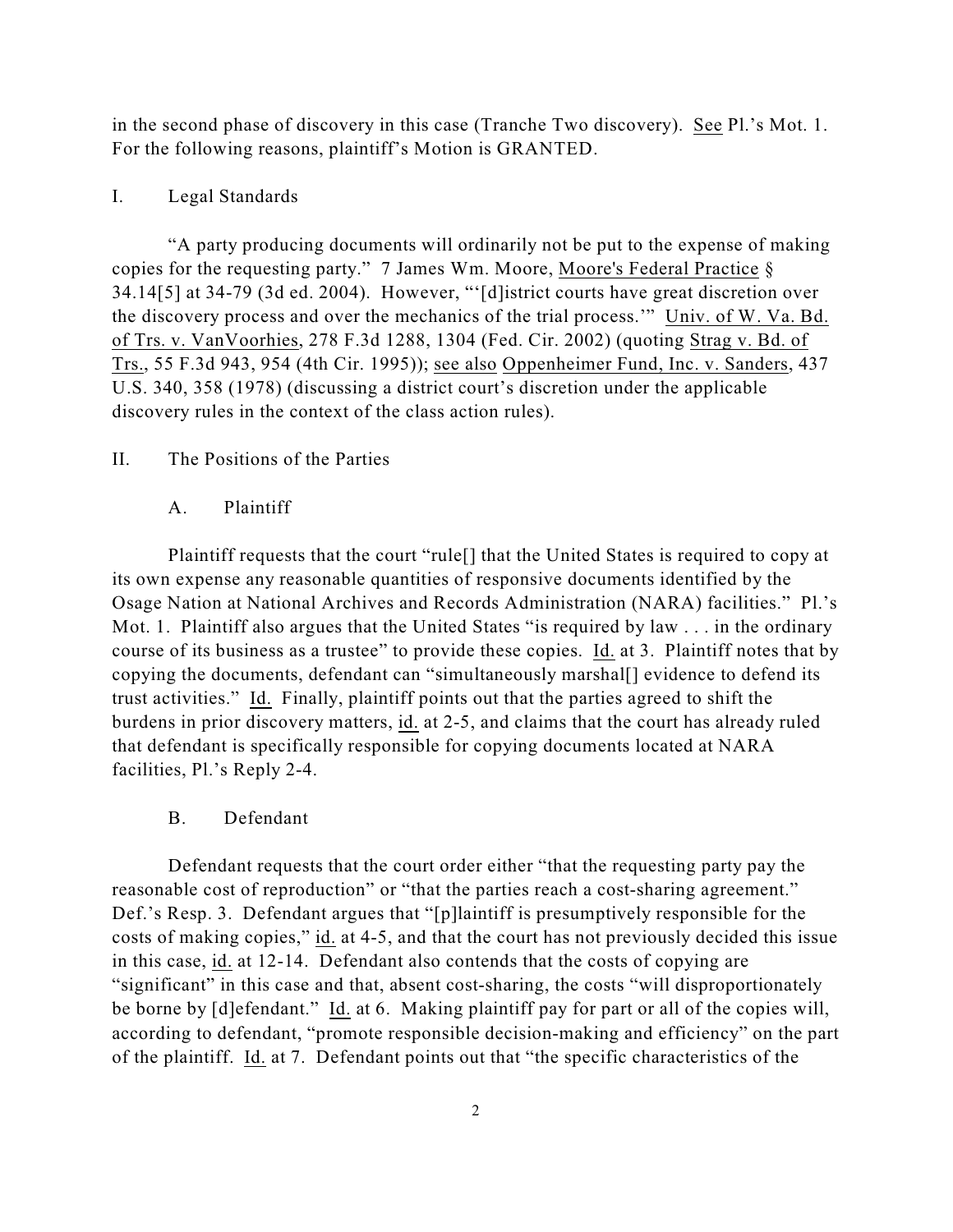NARA facilities make it even more reasonable" for plaintiff to pay for some of the copying costs. Id. Finally, defendant argues that the trust responsibility of the United States does not extend to the copying of documents in this case. Id. at 10-11.

### III. Discussion

The court finds that the equities in this case clearly weigh in favor of plaintiff. In the court's view, placing the burden on the United States for copying and imaging costs is "fair and reasonable." See Marens v. Carrabba's Italian Grill, Inc., 196 F.R.D. 35, 37-38 (D. Md. 2000) ("The court is given great flexibility to order only that discovery that is reasonable for a case, and to adjust the timing of discovery and apportion costs and burdens in a way that is fair and reasonable."). Both the trust relationship and the significant discovery burdens that plaintiff has already assumed in this case inform the court's decision to place the costs of copying and imaging on defendant.

Rule 34 of the Rules of the United States Court of Federal Claims (RCFC) requires a party to produce documents as they are kept in the usual course of business or organize and label the documents to correspond to the categories in a request for documents. RCFC 34(b) $(2)(E)(i)$ . Under RCFC 34, the producing party has the option of electing one of the two options for production authorized by the rule. RCFC  $34(b)(2)(E)(i)$ . Here, responsive documents are located in different facilities around the country and are, in most cases, poorly organized. See Ak-Chin Indian Cmty. v. United States, 85 Fed. Cl. 397, 401 (2009) (discussing how the burden of production shifts to the producing party when the requesting party is "unable meaningfully to review the documents"). In the court's view, defendant in this case would normally be required to sort through voluminous amounts of documents and produce only documents that are responsive to plaintiff's requests. See Montania v. Aetna Cas. & Sur. Co. (Montania), 153 F.R.D. 620, 621-22 (N.D. Ill. 1994) (imposing sanctions on a party for producing irrelevant and unresponsive documents).

In order to mitigate the burden on defendant of sorting through excessive numbers of documents, plaintiff and defendant have cooperated and entered into iterative agreements pursuant to which plaintiff and defendant visit locations where documents are stored and plaintiff selects specific groups of documents for defendant to produce. See Pl.'s Mot. 1-4. Plaintiff has taken on these responsibilities at great cost even though defendant would, ordinarily, be required to bear much of this burden. See Montania, 152 F.R.D. at 621-22. The court views it to be "fair and reasonable" for defendant to pay for the copying and imaging of documents, which defendant would otherwise have to produce in accordance with RCFC 34.